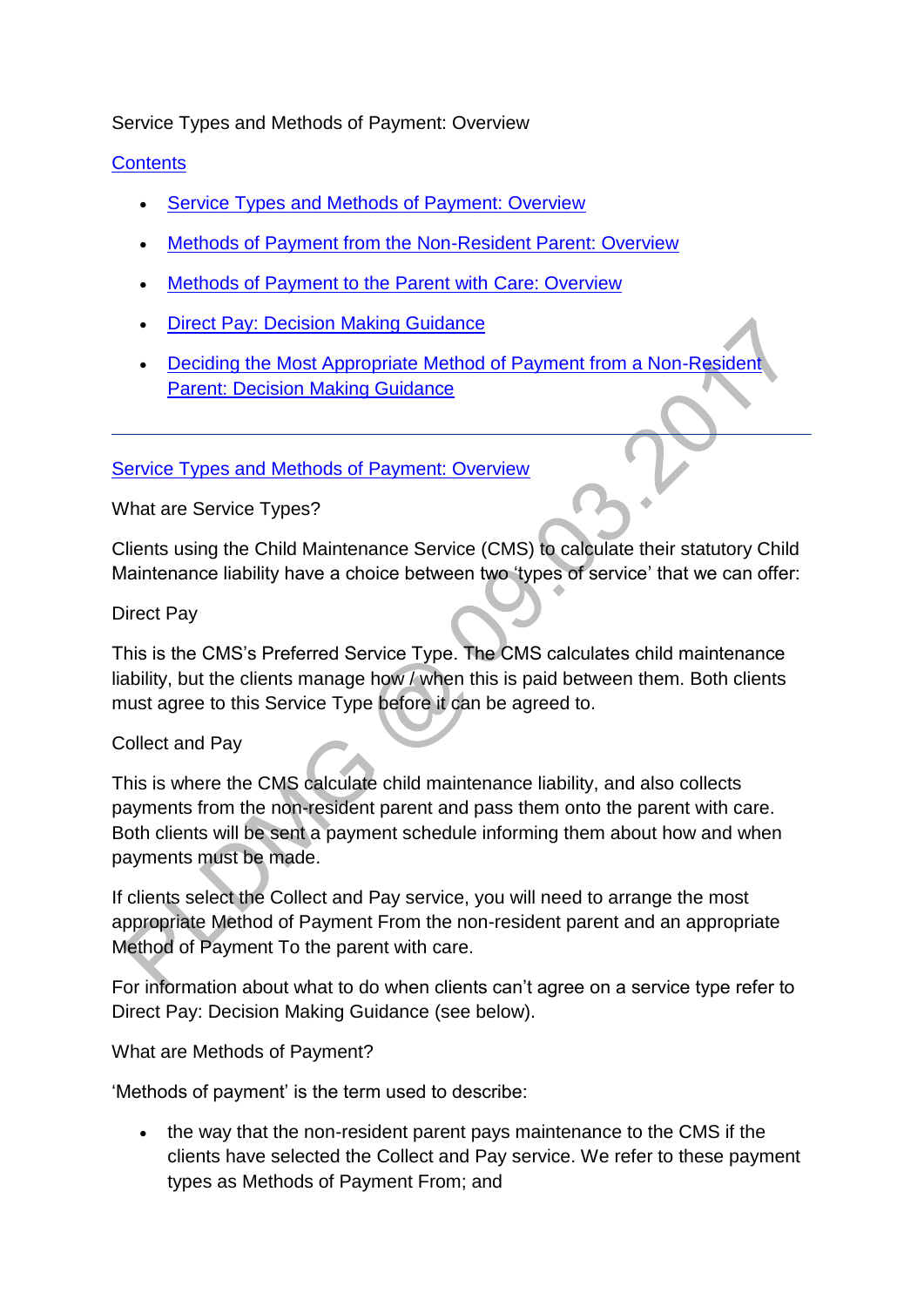• the way that the CMS passes on these payments to the parent with care. We refer to these payment types as Methods of Payment To.

#### [Return to Contents](http://np-cmg-sharepoint.link2.gpn.gov.uk/sites/policy-law-and-decision-making-guidance/Pages/Service%20Types%20and%20Methods%20of%20Payments/Service-Types-and-Methods-of-Payment.aspx#contents)

#### [Methods of Payment From the Non-Resident Parent: Overview](http://np-cmg-sharepoint.link2.gpn.gov.uk/sites/policy-law-and-decision-making-guidance/Pages/Service%20Types%20and%20Methods%20of%20Payments/Service-Types-and-Methods-of-Payment.aspx)

If clients are on the Collect and Pay Service Type, there are a number of ways that the non-resident parent can pay their child support maintenance.

Clients should be encouraged to agree to a preferred method of payment whenever possible. If they refuse to do so, a method of payment can be imposed by us. The CMS's preferred methods of payment are Deduction from Earnings Orders and Direct Debit because these methods are the most likely to ensure that payments are collected when they are due.

However, where the non-resident parent has a good reason for refusing to pay by a Preferred Method of Payment, there are other payment options that can be agreed to in exceptional circumstances.

A Deduction from Earnings Order can be imposed as a method of payment without the non-resident parent's agreement unless there is a good reason not to do so. A DEO can also be imposed as an enforcement method in circumstances where a non-resident parent indicates that they have no intention of paying maintenance. We call this wilful non-compliance.

In addition, wilful non-compliance can be assumed, and a DEO can be set up if the non-resident parent fails to contact us to set up a payment method within 14 days, where we have given them written warning that failure to contact us will result in a DEO being set up to enforce payment. The circumstances where we cannot assume wilful non-compliance are set out in the decision making guidance of the chapter on DEOs.

NOTE: if the non-resident parent is receiving Social Security benefits, then ongoing maintenance will normally be collected by direct deductions from their benefit payments (DFB). However, an additional Method of Payment may be agreed / imposed for the collection of any outstanding arrears.

#### **Direct Debit**

### *[1992/1989 R](http://www.legislation.gov.uk/uksi/1992/1989)egulation 3(1)(b) of the Child Support (Collection and Enforcement) Regulations 1992*

A direct debit is where the non-resident parent gives the CMS authority to draw money from their bank or building society account on a regular basis.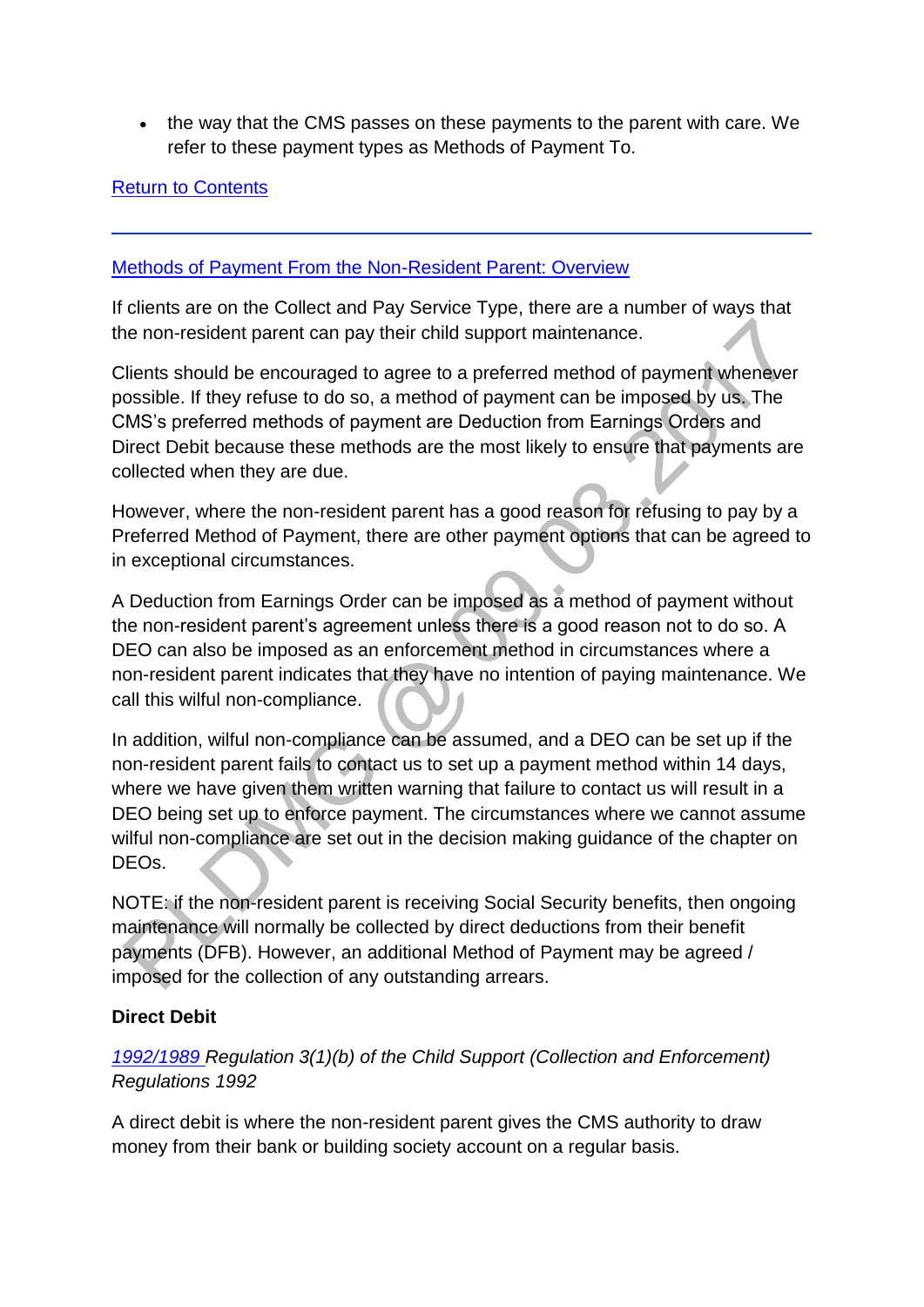Where a Direct Debit is set up, but is then cancelled by the non-resident parent, consideration should be given to taking arrears action/setting up a DEO immediately.

Where A Direct Debit collection fails (especially if it is not the first failure), then consideration should be given to taking arrears action/setting up a DEO.

#### **Deduction from Earnings Order**

*[1991/48](http://www.legislation.gov.uk/ukpga/1991/48) Sections 31 and 32 of the Child Support Act 1991* 

*[1992/1989 P](http://www.legislation.gov.uk/uksi/1992/1989)art III of the Child Support (Collection and Enforcement) Regulations 1992*

*[2009/3151 R](http://www.legislation.gov.uk/uksi/2009/3151/contents)egulation 3 of the Child Support (Management of Payment and Arrears) Regulations 2009*

A Deduction from Earnings Order instructs the non-resident parent's employer to make deductions directly from the client's wages and pay them to the CMS.

Non-resident parents can choose a Deduction from Earnings Order as their method of payment. We refer to this as a voluntary DEO.

There are 2 types of Deduction from Earnings Orders which can be imposed by us. We refer to these as MANDATORY DEOs. The first is under regulation 3 of the 1992 Regulations as a specified method of payment. The second is under section 31 of the Child Support Act 1991 for the purposes of enforcement. We can impose a DEO under regulation 3 where the non-resident parent will not agree a method of payment, unless there is a good reason not to do so. We can impose a DEO under section 31 where this is a reasonable course of action to take in order to secure payment of amounts of child support maintenance which will become due under the calculation, or where there are arrears.

It is possible to impose a DEO as an enforcement mechanism at an early stage in the process - i.e. before imposing a method of payment - where there are grounds to do so. This would be in the situations referred to below where a non-resident parent, either explicitly or by failing to contact us, has indicated a wilful refusal to pay maintenance. Where this is the case, in the interests of the child (since this is a discretionary decision), we can impose a DEO without needing to consider whether there is a good reason not to do so.

A MANDATORY Deduction from Earnings Order may be imposed upon non-resident parents where:

- they have refused to agree to a Preferred Method of Payment, and there is no good reason not to impose a DEO;
- they have stated explicitly that they have no intention of paying maintenance known as wilful non-compliance (Good Reason need not be considered);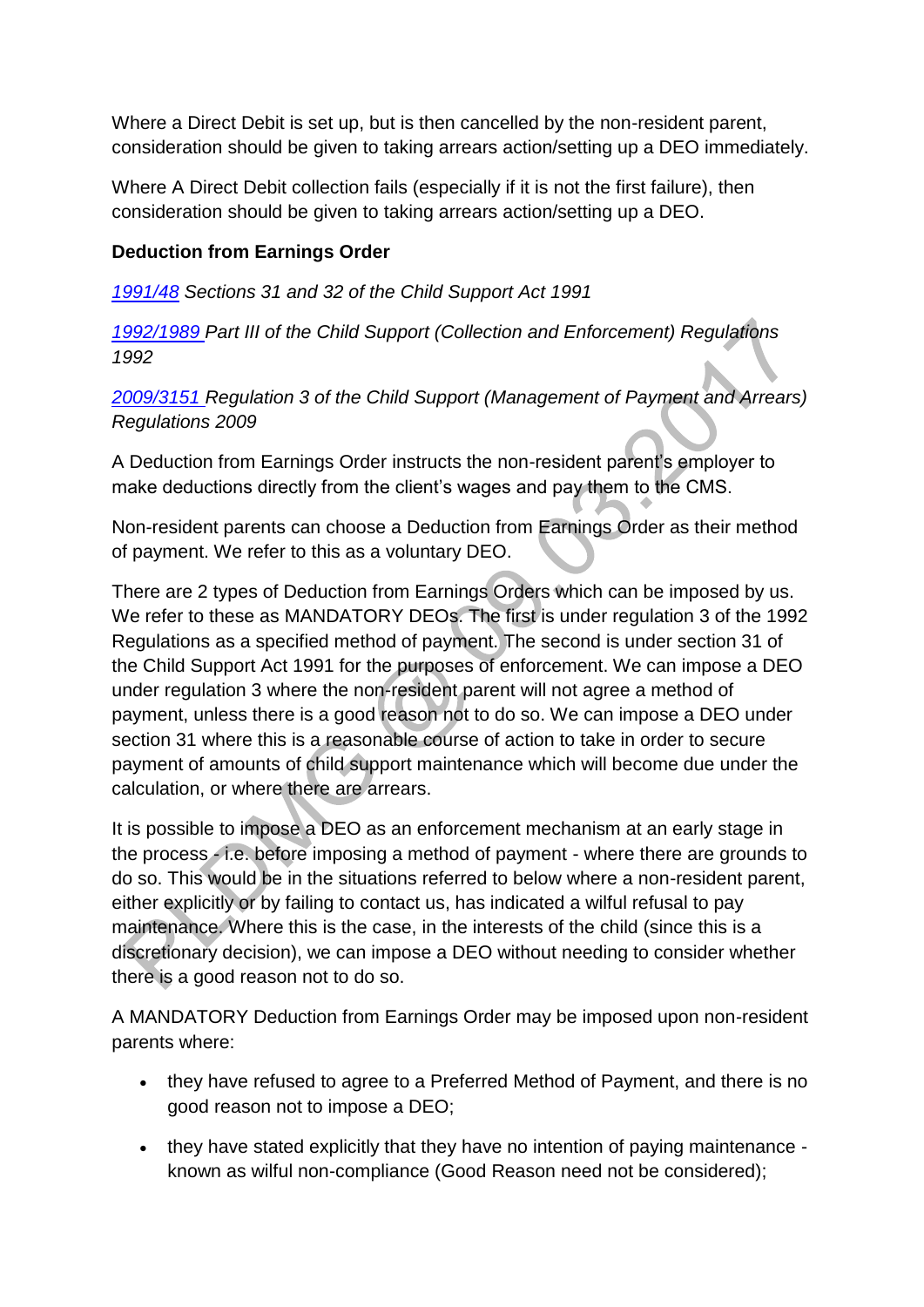- they have failed to contact us to set up a payment method within 14 days after we have given them written warning that failure to contact us will result in a DEO being set up to enforce payment. This is an assumption of wilful noncompliance. (Good Reason need not be considered); or
- they have failed to make payments on time and arrears are now due (Good Reason need not be considered).

Refer to the chapter on Deduction from Earnings Orders and Requests for further advice about this Method of Payment.

A full record must be made of the reasons why a mandatory DEO has been imposed.

#### **Deduction from Earnings Request**

Deduction from Earnings Requests operate in a similar way to Deduction From Earnings Orders for non-resident parents who are employed in the Armed Forces.

The main difference between a DEO and a DER is that employers are legally obliged to make any deductions specified in a DEO. This legal obligation does not apply to DERs, which are operated under a Memorandum of Understanding between the CMS and the Ministry of Defence.

Refer to the chapter on Deduction from Earnings Orders and Requests for further advice about this Method of Payment.

### **Deduction From Benefit**

*[1991/48](http://www.legislation.gov.uk/ukpga/1991/48) Section 43 of the Child Support Act 1991*

*[2001/18 S](http://www.legislation.gov.uk/uksi/2001/18/contents/made)chedule to the Social Security (Claims and Payments) Amendment Regulations 2001*

Deduction From Benefit is a method of payment that enables flat rate maintenance deductions to be made directly from a non-resident parent's prescribed benefits.

A Deduction From Benefit may only be made from one type of specified benefit in any one week and the amount of the specified benefit must be at least the same as the amount of the deduction plus 10 pence.

When a non-resident parent is in receipt of benefits, wherever possible, the system will automatically set up a deduction from benefit to collect ongoing maintenance. However, in some cases manual intervention may be required, such as where a nonresident parent has a case in the full collection service and a case that is maintenance direct, because the deduction will be a non-standard amount.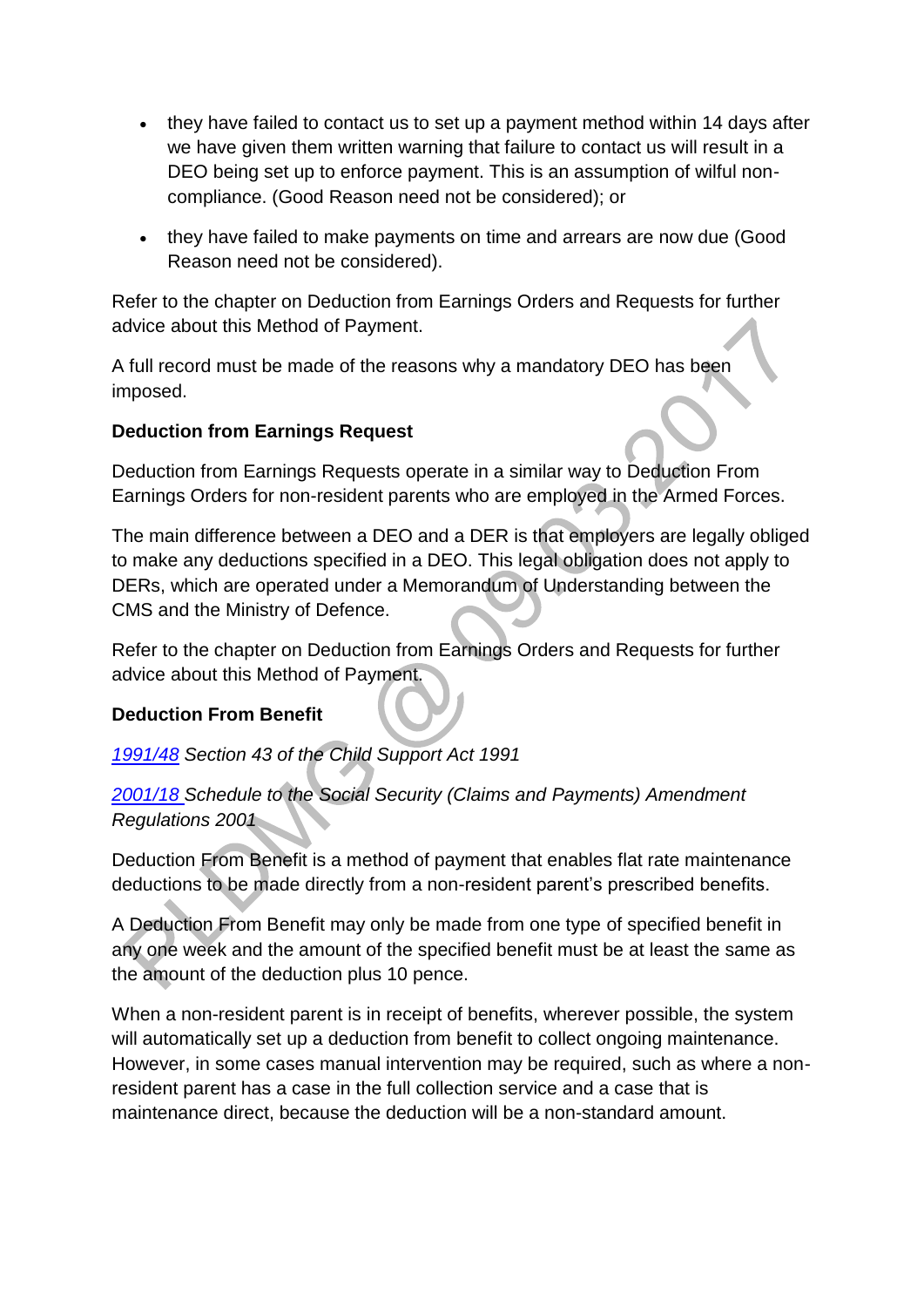When a Deduction From Benefit is not automatically set up you may need to manually select the benefit that deductions are made from. In these circumstances you should use the order of preference set out below:

- income based benefit, or, where this is not available
- benefit paid at the highest rate.

If a non-resident parent pays their maintenance by Deduction From Benefit and wants to make additional payments towards their arrears, they could set up an additional method of payment to pay the arrears.

#### **Default Standing Order**

*[1992/1989 R](http://www.legislation.gov.uk/uksi/1992/1989)egulations 3(1) and 7 of the Child Support (Collection and Enforcement) Regulations 1992*

This method of payment should be put in place if The non-resident parent will not agree to a method of payment and:

- a mandatory Deduction from Earnings Order cannot be imposed; or
- the non-resident parent is self employed and a Regular Deduction Order cannot be set up; or
- we have been unable to contact the non-resident parent to establish a Method of Payment from.

The CMS must specify a method of payment before child maintenance liability can be enforced. Although setting a Default Standing Order as the method of payment does not mean that payments will be made in this way, the fact we have set a method of payment means that any arrears which accrue can be enforced. Where a Default Standing Order is in place and one missed payment occurs, arrears action should be considered immediately.

NOTE: the difference between a Default Standing Order and a Standing Order is as follows:

- a Default Standing Order will be set as the method of payment where the nonresident parent will not agree to a payment method;
- a Standing Order will be set as the method of payment where there are good reasons to allow this method and we have agreed it with the non-resident parent.

### **Standing Order**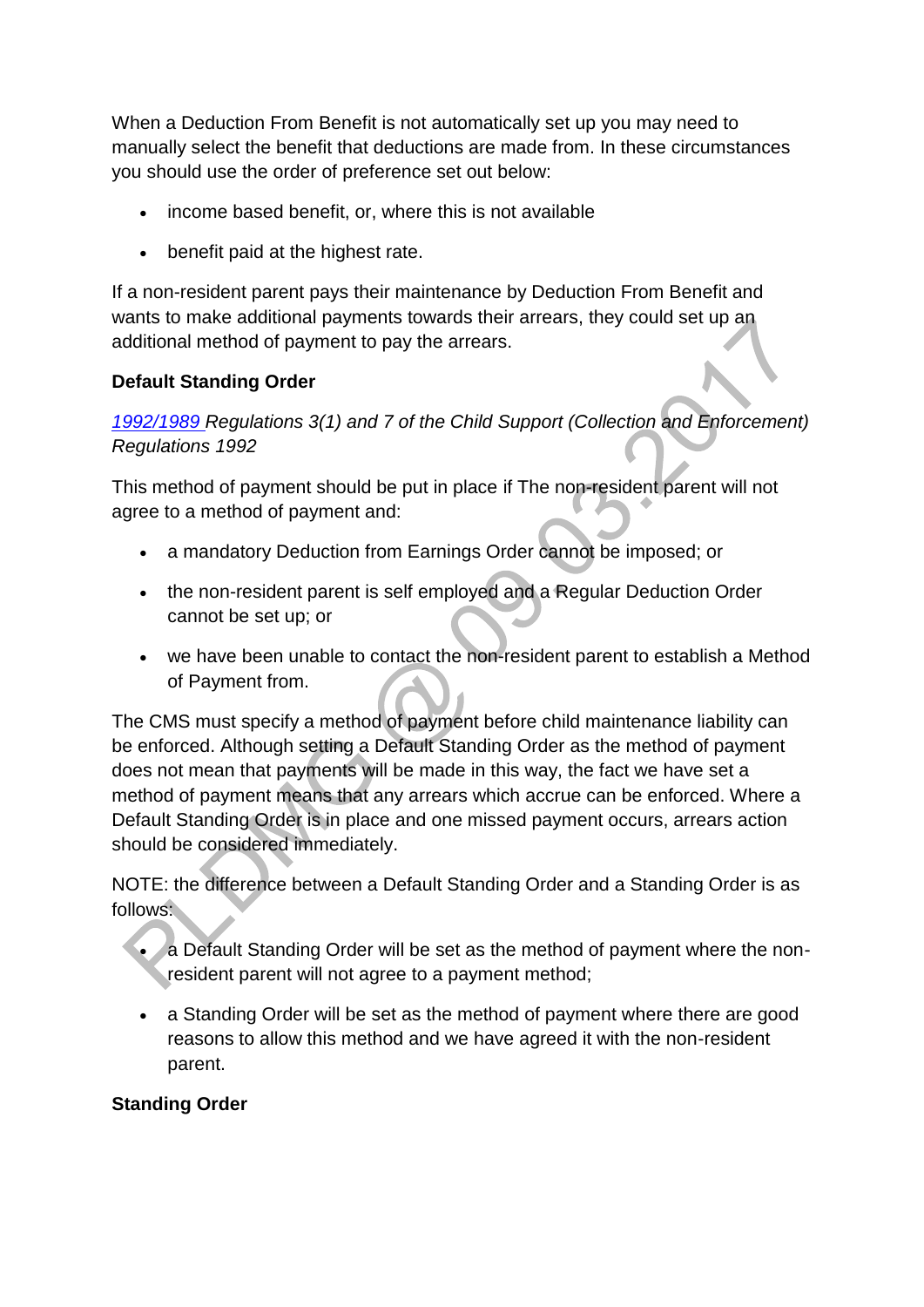A Standing Order allows payments to be made directly from the non-resident parent's bank / building society to the CMS. This is not one of the CMS's Preferred Methods of Payment, because:

- it is dependent on the non-resident parent setting up the Standing Order with his bank; and
- the Standing Order amount can only be changed by the non-resident parent.

Standing Orders are therefore a less reliable / efficient method of payment than Direct Debit, but it may be appropriate for this method of payment to be agreed in certain circumstances. For example: if the non-resident parent wants to pay arrears towards a specific Liability Order, using the Liability Order reference number. It is not possible to do this via a Deduction from Earnings Order or Direct Debit.

NOTE: the difference between a Default Standing Order and a Standing Order is as follows:

- a Default Standing Order will be set as the method of payment where the nonresident parent will not agree to a payment method;
- a Standing Order will be set as the method of payment where there are good reasons to allow this method and we have agreed it with the non-resident parent.

### **Bank Head Office Collections Account (BHOCA)**

This method of payment allows the non-resident parent to make payments to the CMS at any bank / building society using payment slips with their reference number included to ensure any payments are correctly allocated.

This method of payment is not automated and depends on the non-resident parent making each individual payment. It is the least reliable method of payment and should only be used if absolutely necessary.

# **Split Care Offsetting**

This method of payment may be used in cases where a couple have more than one qualifying child and they are both a parent with care in relation to at least one child. This means that they will be liable to both pay and receive child maintenance simultaneously.

In these circumstances, split care offsetting can be used as a method of payment so that the parent who is liable to pay the higher amount, just pays the difference between this amount and the amount they are entitled to receive. A separate Method of Payment will need to be set up for these payments to be made and recorded.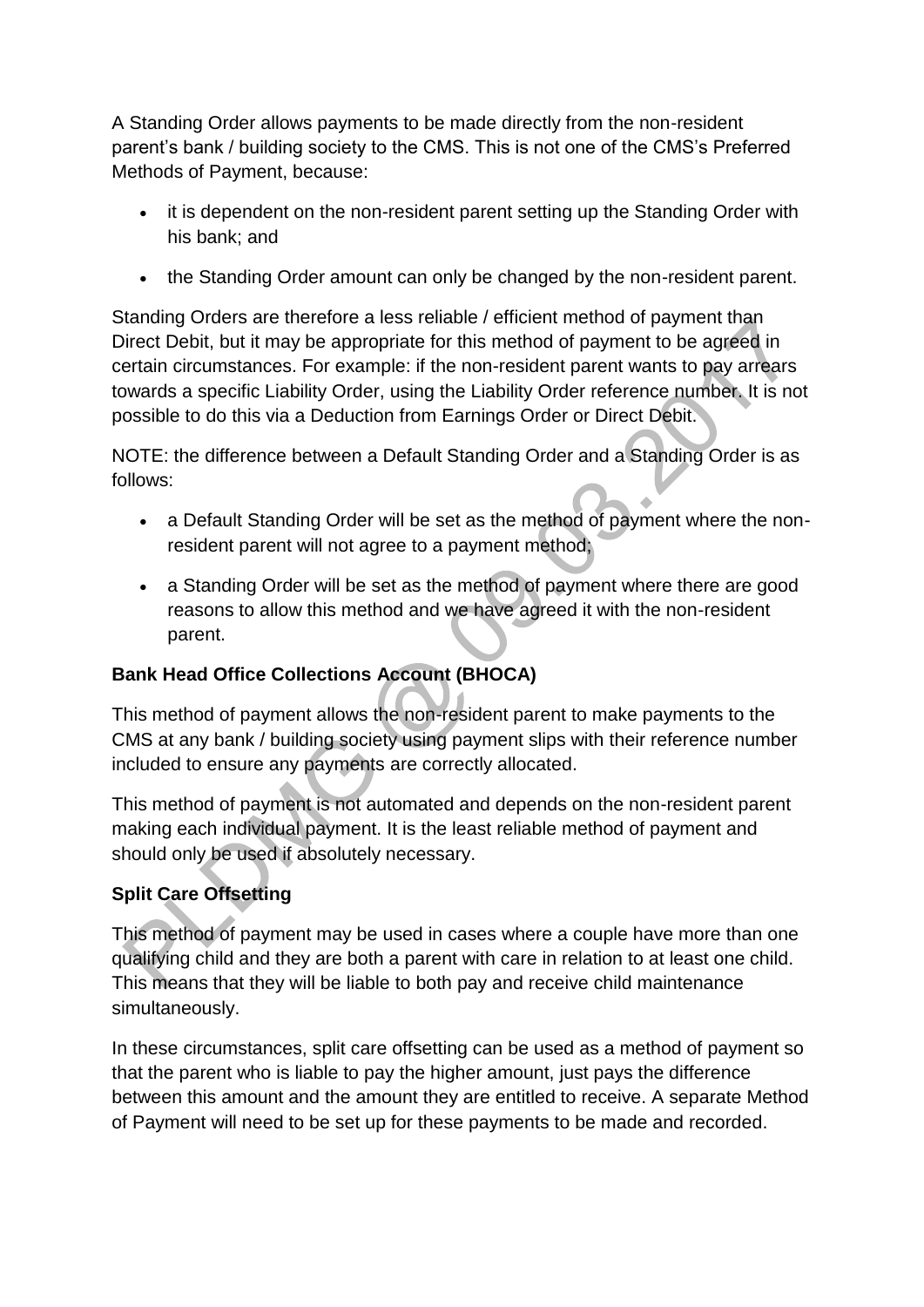Even though only one of the clients is actively making a payment in these circumstances, we still need to record that the remaining payments are being made via adjustment.

- Split care offsetting should be recorded as the method of payment from the client who does not need to make active payments;
- The client who needs to make active payments should have a separate method of payment set up for the amount they have to pay in the usual way.

### [Return to Contents](http://np-cmg-sharepoint.link2.gpn.gov.uk/sites/policy-law-and-decision-making-guidance/Pages/Service%20Types%20and%20Methods%20of%20Payments/Service-Types-and-Methods-of-Payment.aspx#contents)

#### [Methods of Payment To the Parent with Care: Overview](http://np-cmg-sharepoint.link2.gpn.gov.uk/sites/policy-law-and-decision-making-guidance/Pages/Service%20Types%20and%20Methods%20of%20Payments/Service-Types-and-Methods-of-Payment.aspx)

*[1992/1989 R](http://www.legislation.gov.uk/uksi/1992/1989)egulation 5 of the Child Support (Collection and Enforcement) Regulations 1992*

If clients choose the Full Collection Service, you will need to arrange a suitable method for making payments to the Parent with Care.

There are three Methods of Payment to (MOPT) a Parent with Care:

### **Direct Payment**

The CMS receives payments from the non-resident parent and pays them directly into a bank / building society account that has been nominated by the parent with care. This will normally be their own account, but can be someone else's if the parent with care requests this.

NOTE: parents with care should not be allowed to have their child maintenance paid into a qualifying child(s) account.

# **Post Office Card Account (POCA)**

The CMS receives payments from the non-resident parent and pays them directly into a Post office Card Account that has been nominated by the parent with care. This will normally be their own account, but can be someone else's if the parent with care requests this.

NOTE: parents with care should not be allowed to have their child maintenance paid into a qualifying child(s) account.

### **Simple Money Transmission Service (SMoTS)**

This method of payment should only be used if the parent with care does not have a bank, building society or post-office account that payments can be made to; and does not wish to nominate anyone else's account for these purposes.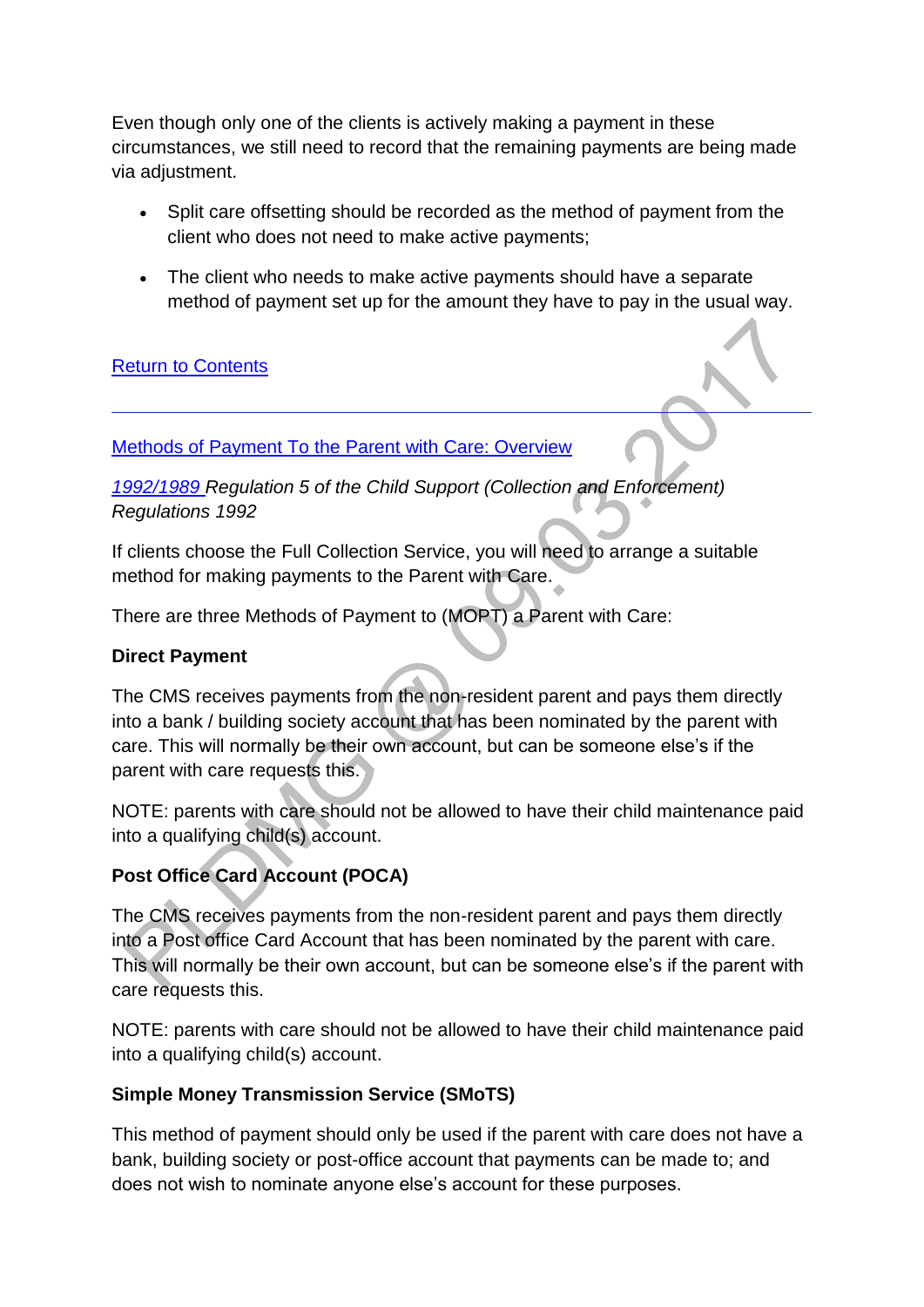This method of payment allows the CMS to make payments onto a cash card, which the parent with care can use to withdraw money at PayPoints (found in many shops and newsagents).

This method of payment has replaced previous manual payment methods such as cheques, girocheques and payable orders.

[Return to Contents](http://np-cmg-sharepoint.link2.gpn.gov.uk/sites/policy-law-and-decision-making-guidance/Pages/Service%20Types%20and%20Methods%20of%20Payments/Service-Types-and-Methods-of-Payment.aspx#contents)

#### [Direct Pay: Decision Making Guidance](http://np-cmg-sharepoint.link2.gpn.gov.uk/sites/policy-law-and-decision-making-guidance/Pages/Service%20Types%20and%20Methods%20of%20Payments/Service-Types-and-Methods-of-Payment.aspx)

*[1991/48](http://www.legislation.gov.uk/ukpga/1991/48) Sections 4(2), 7(3) and 29 of the Child Support Act 1991*

*[1992/1989 R](http://www.legislation.gov.uk/uksi/1992/1989)egulation 2(1) of the Child Support (Collection and Enforcement) Regulations 1992*

Direct Pay is one of the statutory child maintenance service types provided by the CMS. If clients choose Direct Pay, the CMS will calculate the non-resident parent's statutory child maintenance liability and notify both clients of this.

However, it is then up to the clients to arrange how / when payments are made between themselves. The CMS will not issue a payment schedule and will only become involved in the collection of payments if one of the clients asks for their Service Type to be changed to Collect and Pay.

NOTE: When a case is Direct Pay the non-resident parent has an obligation to pay their full ongoing maintenance liability to the parent with care. They should not agree a different amount. If the non-resident parent and the parent with care want to agree a lower amount than the ongoing maintenance liability they can consider closing their case and making a Family Based Arrangement.

If an amount less than the ongoing maintenance liability is paid, the non-resident parent is still liable to pay the remainder. However, the CMS will only consider pursuing any arrears that accrue during a Direct Pay period if the case is brought into the Collect and Pay service and the parent with care says that arrears have accrued see the drop down Ongoing Case: One/Both Clients request change to Collect and Pay for further advice.

#### **New Case: Both clients request Direct Pay**

- If both clients want Direct Pay as their Service Type, then this should be permitted.
- It must be clearly explained to both clients that they will be responsible for managing their payments and should keep appropriate records (for example: bank statements or receipts) to confirm how much has been paid and when.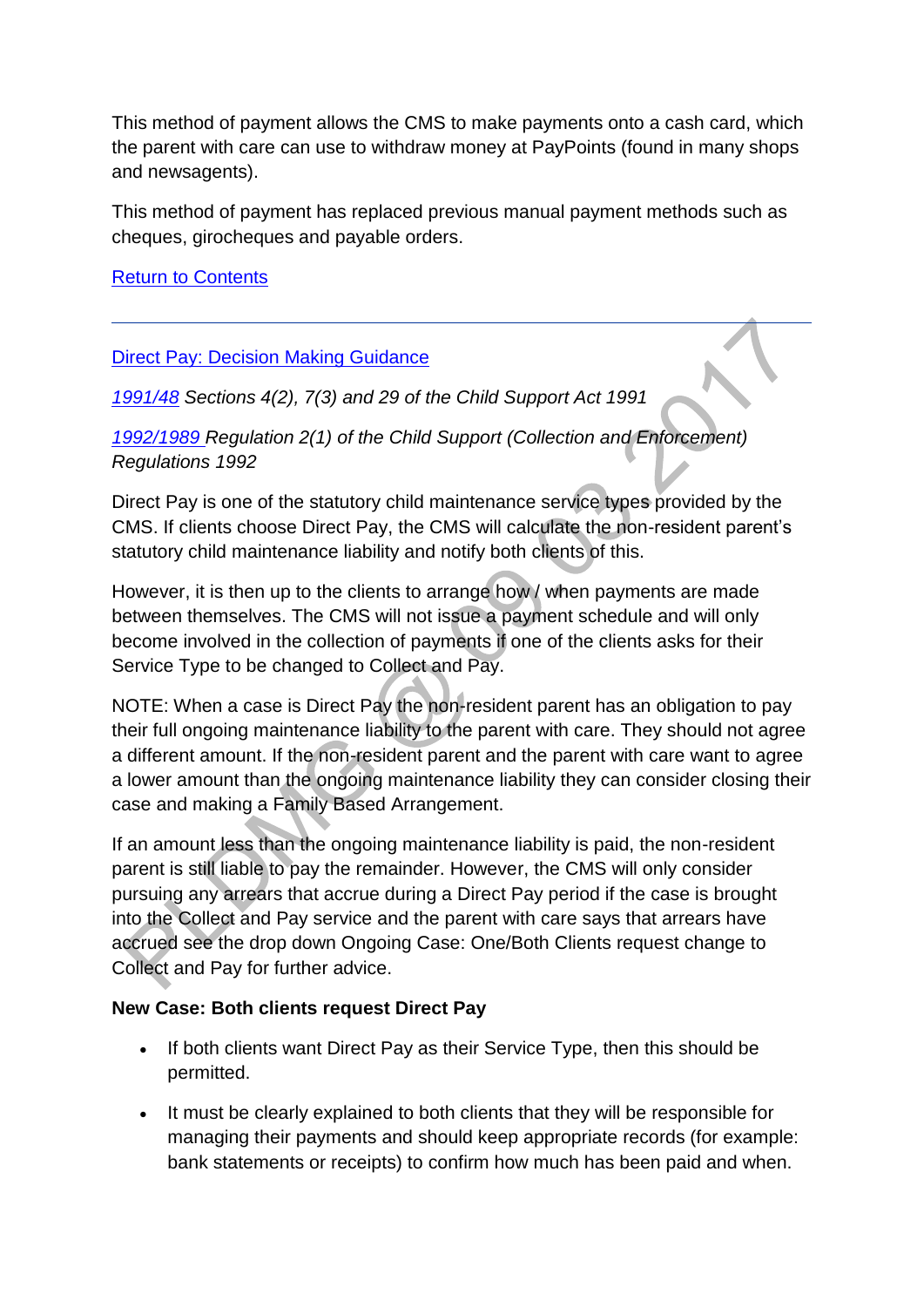You should emphasise the importance of this in case of any future disputes about payments made / received.

• Parents with care should be advised that they need to tell us quickly if payments are not received and they want to change to Collect and Pay and have the arrears collected.

#### **New Case: Dispute over service type**

*[1991/48](http://www.legislation.gov.uk/ukpga/1991/48) Section 4 (2A) of the Child Support Act 1991 (As amended by Section 137 of the Welfare Reform Act 2012)*

*[1991/48](http://www.legislation.gov.uk/ukpga/1991/48) Section 7 (3A) of the Child Support Act 1991 (As amended by Section 137 of the Welfare Reform Act 2012)*

Amendments made to the Child Support Act 1991 by section 137 of the Welfare Reform Act 2012 mean:

- Only a parent with care, person with care or child in Scotland may make a request for collection (Collect & Pay); and
- Where a parent with care, person with care or child in Scotland makes a request for collection (Collect & Pay) this may only be granted if the nonresident parent agrees or they are deemed to be 'unlikely to pay'.

This ensures that neither client can be forced into charging when it isn't necessary.

This means where an NRP requests Direct Pay but a PWC requests Collect & Pay an 'unlikely to pay' check must be completed. Please refer to the [Unlikely to Pay](http://np-cmg-sharepoint.link2.gpn.gov.uk/sites/policy-law-and-decision-making-guidance/Pages/Unlikely-to-Pay.aspx)  guidance.

- If the NRP is deemed to be 'unlikely to pay' then the request for Collect & Pay will be granted.
- If the NRP is not deemed to be 'unlikely to pay' then the case will be made Direct Pay.

Alternatively if a PWC requests Direct Pay but the NRP requests Collect & Pay then the case will be made Direct Pay.

Please refer to the 'New Case: Both clients request Direct Pay' drop down above for information that should be explained to both clients when a case is made Direct Pay.

#### **Ongoing cases: Clients request Direct Pay**

Clients can request to change from the Collect and Pay Service to Direct Pay at any point.

Where a PWC makes a request for a change of service type to Direct Pay this must be accepted.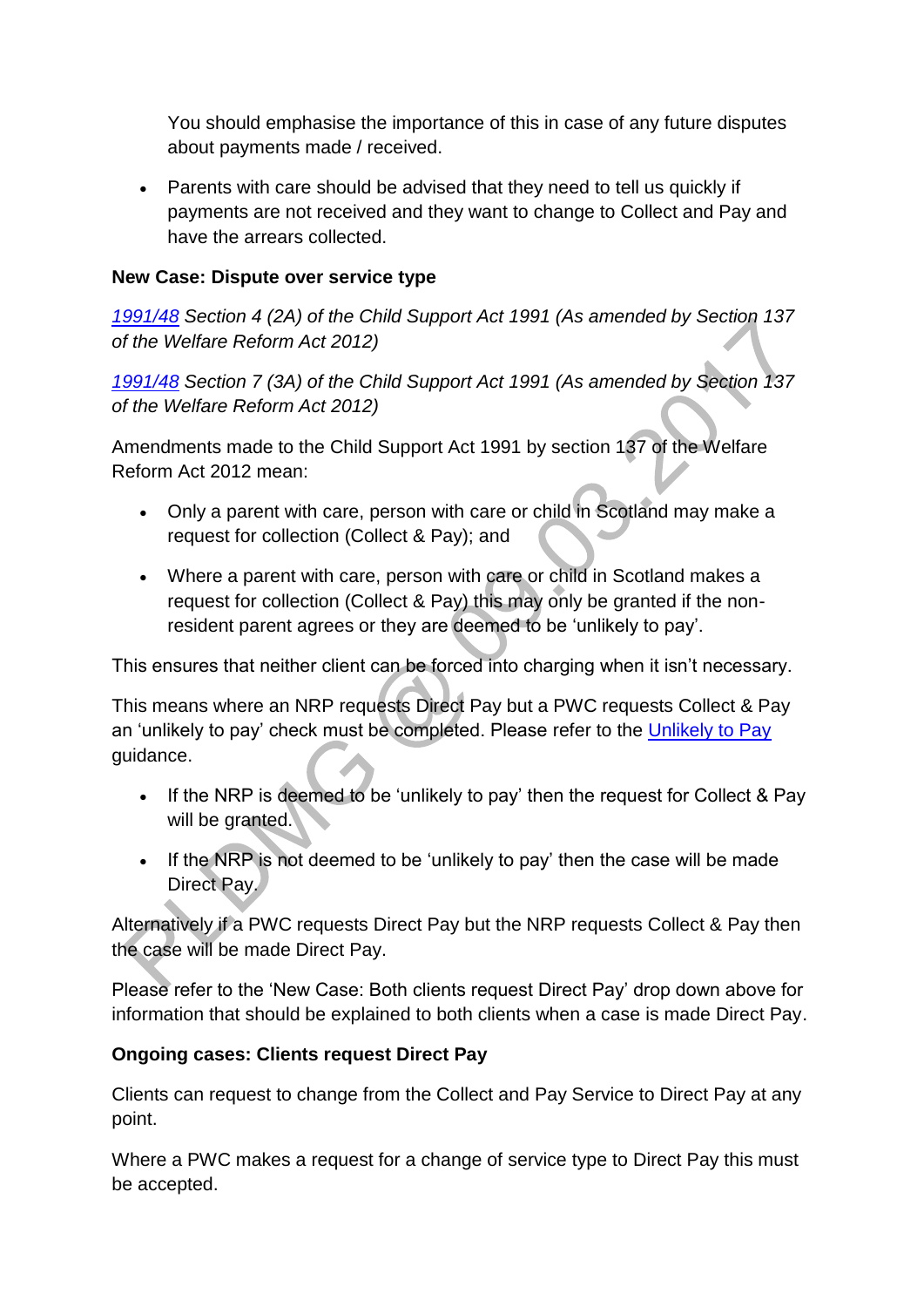Where a NRP makes a request for a change of service type to Direct Pay this will only be granted if:

- The PWC agrees; or
- The NRP successfully passes a compliance opportunity. For information on eligibility for the compliance opportunity and how it works please refer to guidance HERE [DN: insert link [http://np-cmg](http://np-cmg-sharepoint.link2.gpn.gov.uk/sites/policy-law-and-decision-making-guidance/Pages/Unlikely-to-Pay.aspx)[sharepoint.link2.gpn.gov.uk/sites/policy-law-and-decision-making](http://np-cmg-sharepoint.link2.gpn.gov.uk/sites/policy-law-and-decision-making-guidance/Pages/Unlikely-to-Pay.aspx)[guidance/Pages/Unlikely-to-Pay.aspx](http://np-cmg-sharepoint.link2.gpn.gov.uk/sites/policy-law-and-decision-making-guidance/Pages/Unlikely-to-Pay.aspx) ]

# NOTE:

Most payment types will be automatically adjusted when you amend SIEBEL to reflect a change to Direct Pay. However, if there was a Regular Deduction Order / Deduction from Earnings Order in place while the case was Collect and Pay you will need to ensure that this is discharged when the case changes to Direct Pay, unless there is more than one parent with care, and the other parent(s) want their case to remain on Collect and Pay. In these circumstances you would need to vary the Regular Deduction Order / Deduction from Earnings Order to remove any amount payable to the parent changing to Direct Pay.

# **Ongoing case changes to Direct Pay: Arrears already on case**

The CMS will not enforce action to collect arrears while the Direct Pay Service type is in place even if the arrears accrued while the case was Collect and Pay. However arrears can be added to the payment schedule. if a parent with care wants the CMS to continue collecting arrears, they should be advised this will only be done if:

- the case remains on Collect and Pay; or
- they change to a Family Based Arrangement for ongoing maintenance. In this situation, their case would be closed, and the CMS would continue collecting arrears only

If there are arrears on the case, you must explain to both parties that the nonresident parent will need to pay the arrears directly to the parent with care, as well as the ongoing payments due. Both parties should be advised it is essential that they keep full records of any arrears payments made / received (such as bank statements / receipts) in case the case changes back to Collect and Pay and there is any dispute about the amount of arrears that have been paid.

Refer to the guidance on arrears where case changes to Collect and Pay for further advice about what happens if:

- arrears accrue during a Direct Pay period;
- there are still arrears outstanding following a Direct Pay period which accrued during a Collect and Pay period.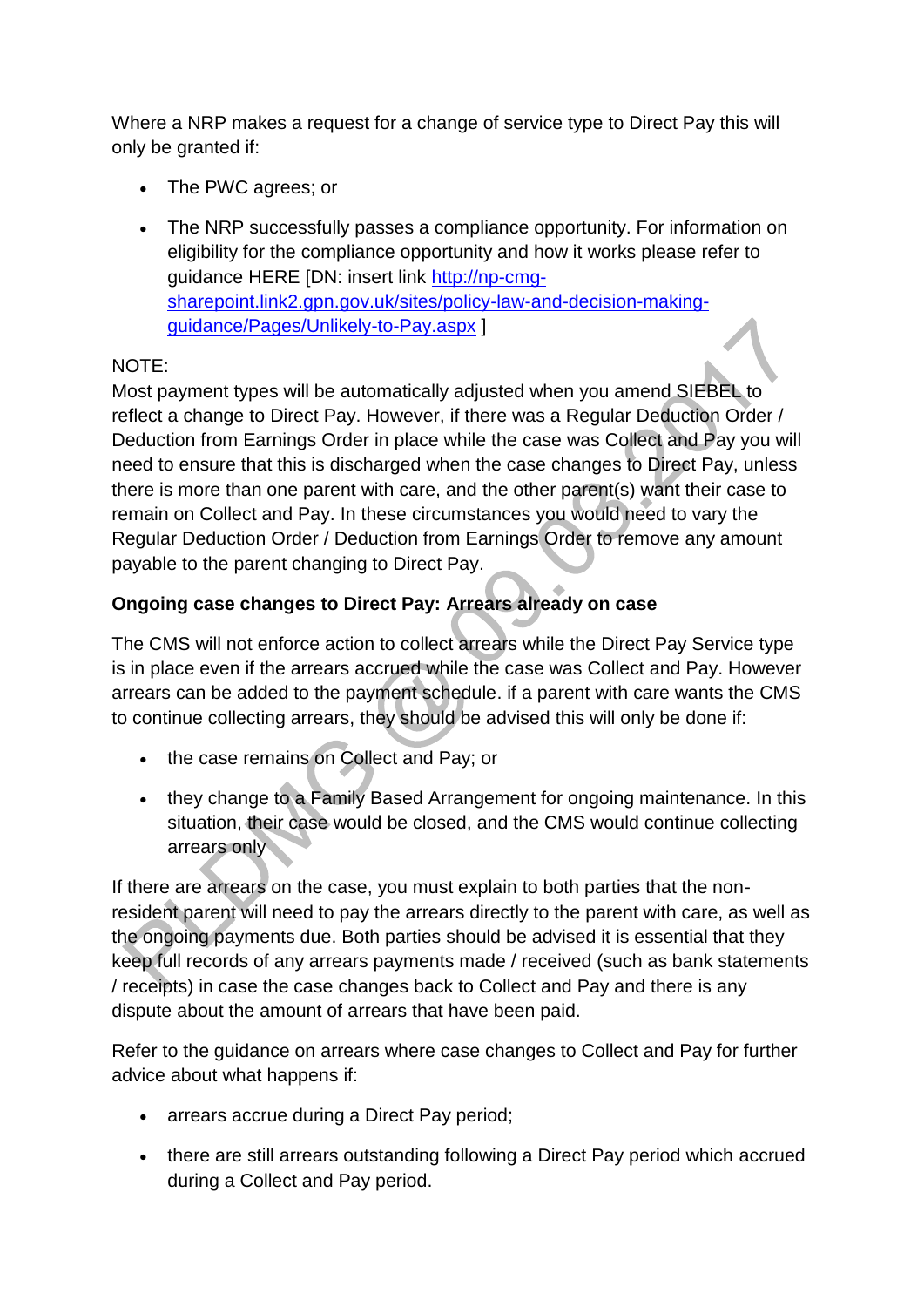Case changes from Direct Pay to Collect and Pay: Arrears

If a case changes from Direct Pay to Collect and Pay, the CMS can consider collecting:

- arrears that the parent with care states have accrued whilst the case was Direct Pay: and / or
- arrears that accrued before the case was Direct Pay

#### **Arrears accrued while case was Direct Pay**

We should only consider collecting arrears for a Direct Pay period if the parent with care states they want this to be done. There is no legal limit on how far back a breakdown of Direct Pay can be retrospectively applied. However in general you should only need to consider retrospectively applying payments back to the last annual review. Before deciding whether this action is appropriate, you would need to contact the non-resident parent to check whether:

- 1. they agree that payments were missed; or
- 2. whether they do not agree that payments have been missed.

If a non-resident parent does not agree that payments have been missed, then they will need to provide evidence confirming the payments were made. Acceptable evidence for these purposes would include:

- bank statements:
- duplicate(s) of any cashed cheque(s);
- any form of receipt from the parent with care.

If non-resident parents fail to provide evidence confirming this, we will assume the payments were not made.

In these circumstances, and in cases where the non-resident parent confirms that the payments were not made, you would need to decide whether it is appropriate for the CMS to collect the arrears, taking into account any evidence / information provided by the parties, and particularly how many payments had been missed before the parent with care informed the CMS and requested a change to Full Collection.

### **Arrears accrued before the case was Direct Pay**

If the parent with care states the non-resident parent has failed to pay arrears that accrued before the case was Direct Pay you will need to ask them for full details of any payments that were made. You should then contact the non-resident parent to check if they agree with the information provided. If the non-resident parent states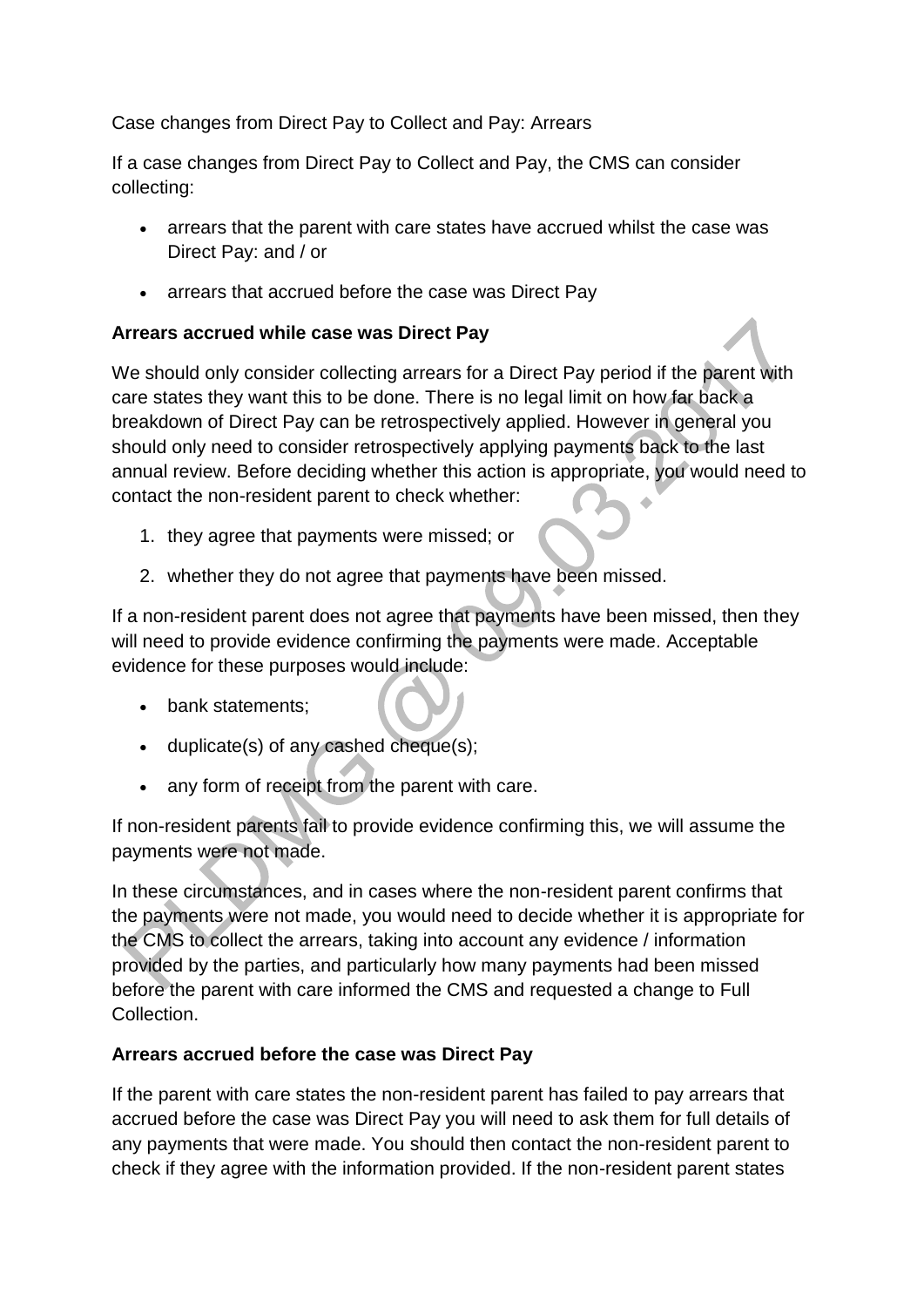additional payments were made they should be asked for evidence of this. Acceptable evidence for these purposes will be:

- bank statements;
- duplicate(s) of any cashed cheque(s);
- any form of receipt from the parent with care.

However, you must ensure that you do not treat payments of regular maintenance as payment of arrears. This should be clear from the amount / period of payments.

Example: Non-resident parent was liable to pay regular maintenance of £200 per month and owed arrears of £1,000. Non-resident parent made payments of £250 per month and states these were all for arrears. You should only treat the £50 above the regular maintenance payment as made towards the arrears.

If the non-resident parent cannot provide evidence to show that arrears that accrued before the case was Direct Pay were collected you should collect these amounts.

### [Return to Contents](http://np-cmg-sharepoint.link2.gpn.gov.uk/sites/policy-law-and-decision-making-guidance/Pages/Service%20Types%20and%20Methods%20of%20Payments/Service-Types-and-Methods-of-Payment.aspx#contents)

# [Deciding the Method of Payment From: Decision Making Guidance](http://np-cmg-sharepoint.link2.gpn.gov.uk/sites/policy-law-and-decision-making-guidance/Pages/Service%20Types%20and%20Methods%20of%20Payments/Service-Types-and-Methods-of-Payment.aspx)

The CMS's preferred Service Type is Direct Pay. However, if one / both of the clients want the Collect and Pay Service, you will need to arrange a suitable method of payment from the non-resident parent.

### **Non-resident parent refuses - consider DEO / DER**

If a non-resident parent refuses to agree to a Preferred Method of Payment, you must consider whether it is appropriate to impose a Deduction From Earnings Order or to issue a Deduction from Earnings Request.

It will be appropriate to impose a Deduction from Earnings Order if:

HMRC have confirmed the non-resident parent is employed; and

- the non-resident parent refuses to agree a preferred MOPF and is unable to provide a good reason why a DEO should not be imposed: or
- they actively refuse to pay by any MOPF(wilful non-compliance;
- they have failed to contact us to set up a payment method within 14 days after we have given them written warning that failure to contact us will result in a DEO being set up as a method of enforcement (assumption of wilful noncompliance).